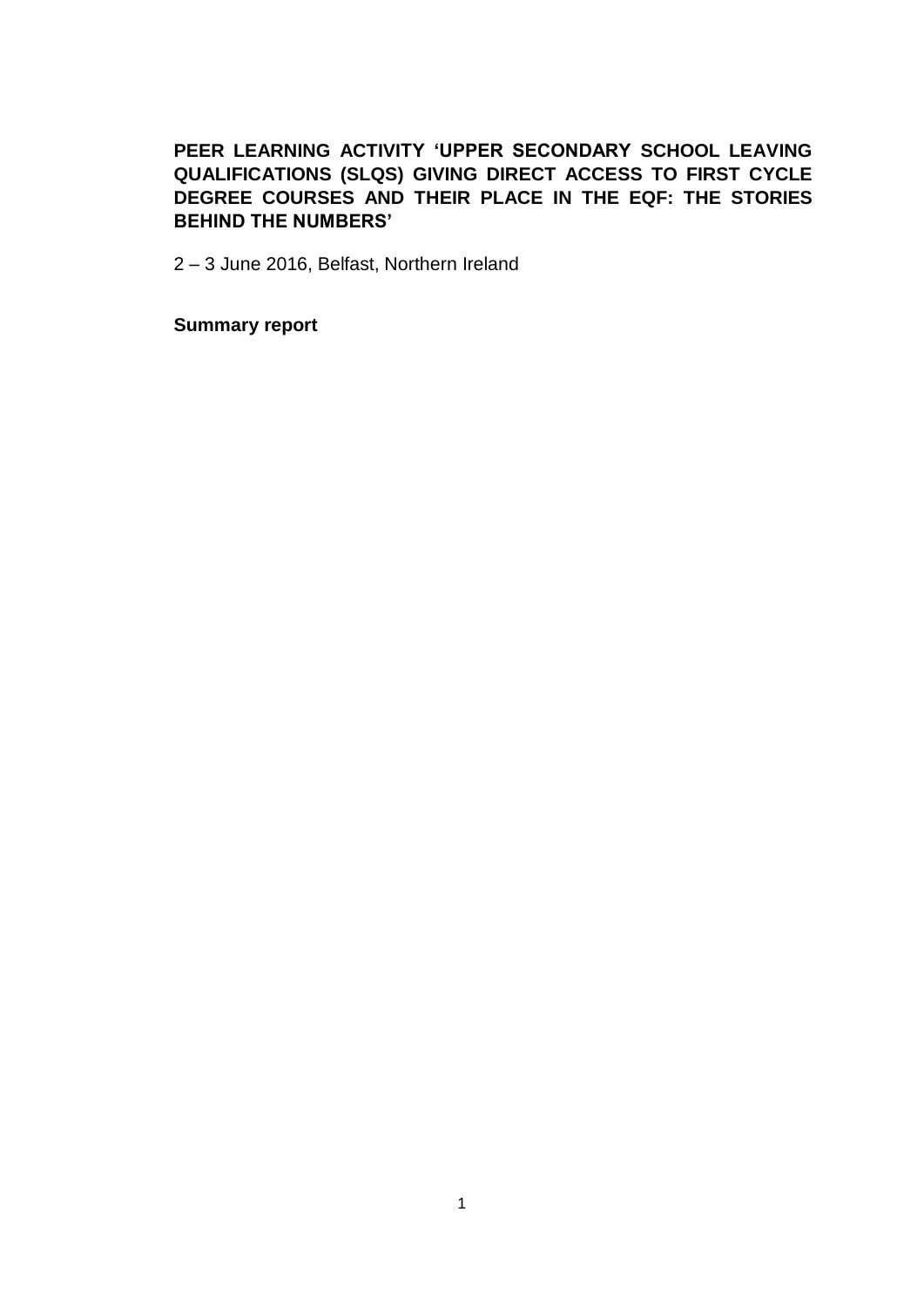# **CONTENTS**

| $\mathbf{1}$   |                                                                                                         |
|----------------|---------------------------------------------------------------------------------------------------------|
| $\overline{2}$ |                                                                                                         |
| 3              | PLA on Upper Secondary School Leaving Qualifications - Report of Survey Findings7                       |
| 4              | Towards a methodology for comparative analysis of qualifications across qualifications                  |
| 5              |                                                                                                         |
| 6              | Session 1: 'Why have more than one major qualification that give direct access to 1 <sup>st</sup> cycle |
| $7^{\circ}$    | Session 2: 'Why do some Member States not include SLQs in their NQFs?10                                 |
| 8              |                                                                                                         |
| 9              | Session 4: 'To what extent do vocational SLQs lead to first cycle programmes?'13                        |
| 10             |                                                                                                         |
| 11             |                                                                                                         |
|                |                                                                                                         |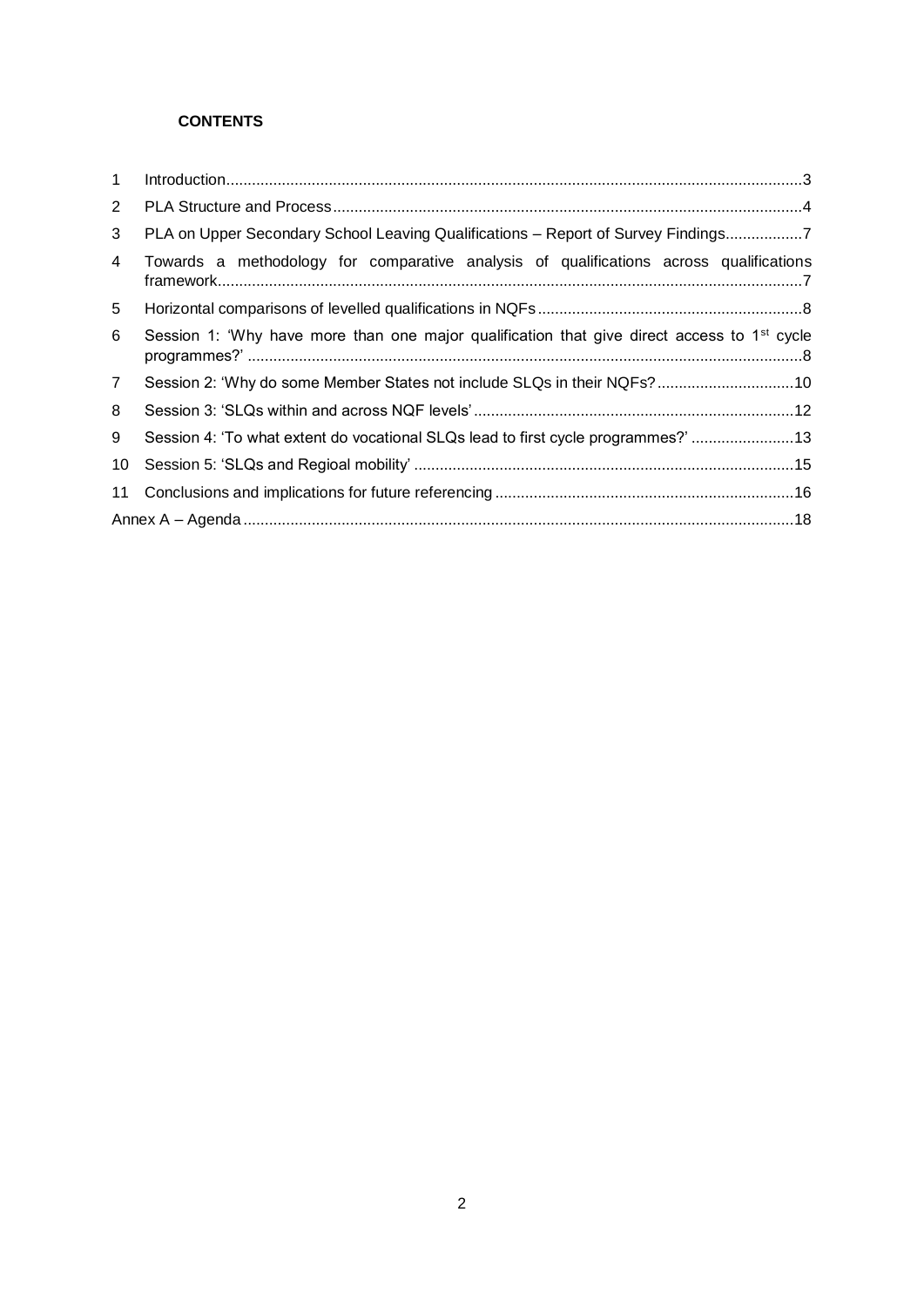# **1 INTRODUCTION**

On 2 and 3 June 2016, a Peer Learning Activity (PLA) was held in Belfast, Northern Ireland, focusing on **upper secondary school leaving qualifications (SLQs<sup>1</sup> ) giving direct access to first cycle degree courses and their place in the EQF**. This PLA was hosted by the EQF National Coordination Points of Ireland and the UK in cooperation with the European Commission and Cedefop. Approximately 40 participants from various European countries attended the event.

# **PLA objectives**

Most countries have now completed a referencing process where the levels of the national qualifications framework (NQF) have been officially linked to levels in the EQF. In most of these countries, the NQF contains school leaving qualifications (SLQs). Therefore, they are linked to an EQF level. One feature of the SLQs is that they can provide the holder with direct access, or even an entitlement, to the first cycle of higher education (HE). While it may be expected that these qualifications are referenced to the same EQF level, there is evidence that this is not always the case, and that countries have encountered challenges in establishing the relationship between SLQs and their NQF.

The purpose of the PLA was to facilitate a better understanding of the contexts, processes and outcomes when relating school leaving qualifications to National Qualifications Frameworks. More specifically, the PLA aimed to:

- analyse the extent to which learning outcomes influence the levelling of SLQs within NQFs and identify other factors that are important in identifying a level for an SLQ;
- identify perceived cross national inconsistencies in the way SLQs are linked to NQF levels;
- inform the future development of the EQF referencing process, particularly the process of horizontal comparisons; and
- explore the extent to which NQF and EQF levels of SLQs are used in valuing SLQs for cross border mobility purposes.

# **Purpose of this report**

1

This report summarises the discussions that took place during the PLA. The report should be used to support the work of the Commission and participants in the PLA in disseminating the results of the activities of the PLA to countries' stakeholders and other social partners.

The report is structured according to the main topics of the PLA and draws on a range of presentations and country cases that formed the PLA. The agenda for the PLA is included in Annex A.

<sup>1</sup> Throughout this document, the abbreviation 'SLQ' is used for denominating upper secondary school leaving qualifications giving direct access to first cycle degree courses.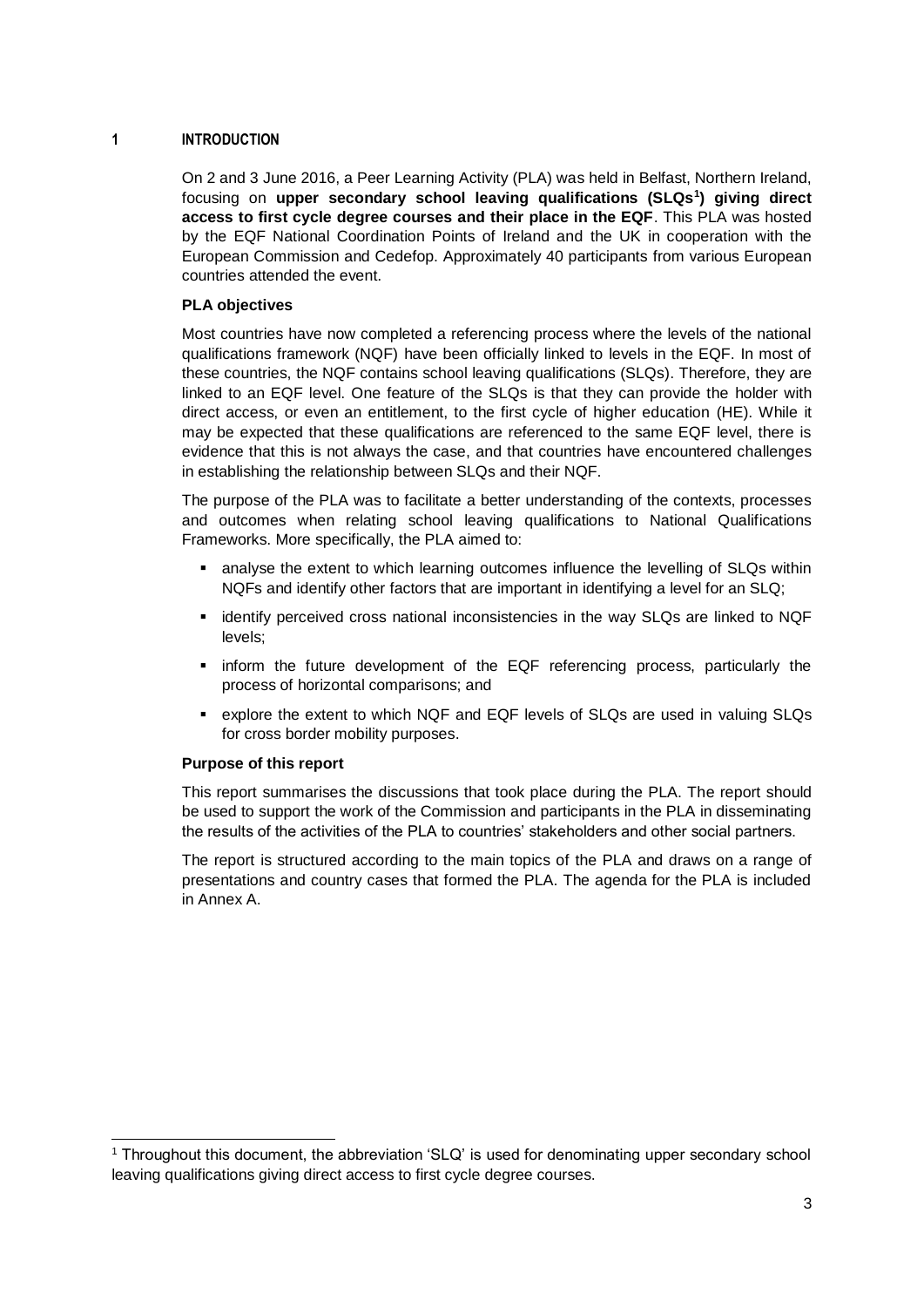# **2 PLA STRUCTURE AND PROCESS**

Day 1 began with a welcoming address by Justin Edwards (Council for the Curriculum, Examinations and Assessment, Northern Ireland) and by Susanne Lonscher-Räcke (European Commission). It was emphasised that this PLA would build on the outcomes of previous PLAs, and particularly on the PLA on school leaving qualifications held in Tallinn (EE) in 2011.

In the first input presentation, John O'Connor (EQF-NCP Ireland) presented the main findings of a survey on upper secondary school leaving qualifications (SLQs), carried out ahead of the PLA to document the current state of play regarding SLQs and their relationship with the EQF and thus provide quantitative and qualitative inputs to the PLA. Survey findings confirm that SLQs primarily correspond to EQF level 4, but also highlight the complexity around level of comparability and comparability of level across apparently similar qualifications.

Jens Bjørnavold (Cedefop) provided an outline on the ongoing Cedefop study on 'The role of learning outcomes in supporting dialogue between education and training and the labour market'. The key objective of the study, which covers both European and non-European countries, is – through a focus on learning outcomes – to understand the way vocational education and training qualifications are being defined, reviewed and renewed. Although the study does not particularly focus on SLQs, it is the methodology applied for the comparative analysis of qualifications that is of particular interest for the work towards a methodology for comparative analysis of qualifications across qualifications frameworks.

Ewa Chmielecka (Institute of Educational Research, PL) presented the methodology of an ongoing pilot project on horizontal comparisons of levelled qualifications in NQFs. This work, undertaken by a subgroup of the EQF Advisory Group, addresses the topic of consistency of levelling decisions across countries by fine-tuning and testing a methodology for the comparison of levelling decisions.

These presentations set the scene for the following workshop sessions, in which selected topics related to upper secondary school leaving qualifications were discussed in more detail. Each session began with two presentations of national case studies, followed by a discussion. Case study presentations included examples from Portugal, Latvia, France, Netherlands, Ireland, Estonia, UK-Scotland, Norway and Luxembourg.

# **Day 2**

Day 2 began with two more workshop sessions. One session focused on the extent to which vocational SLQs lead to first cycle programmes, while the second session focused on SLQs in the context of regional mobility. To conclude the PLA, Aileen Ponton and Susanne Lonscher-Räcke summarised the key discussion points, and reflected on how the outcomes of this PLA could be used to inform the EQF referencing process.

The **main key messages**, observations and pending questions of the PLA can be summarised as follows:

#### *General aspects*

- Upper secondary school leaving qualifications are **not a homogeneous group** of qualifications. A lot of work is needed to understand them better.
- Upper secondary school leaving qualifications both vocational and general SLQs **primarily correspond to EQF level 4**, with only a very few isolated cases where such qualifications correspond to EQF level 3 or 5.
- To understand and trust the level of SLQs, it is essential to **uncover the technical process and the socio-political influences** that underpin the process. Besides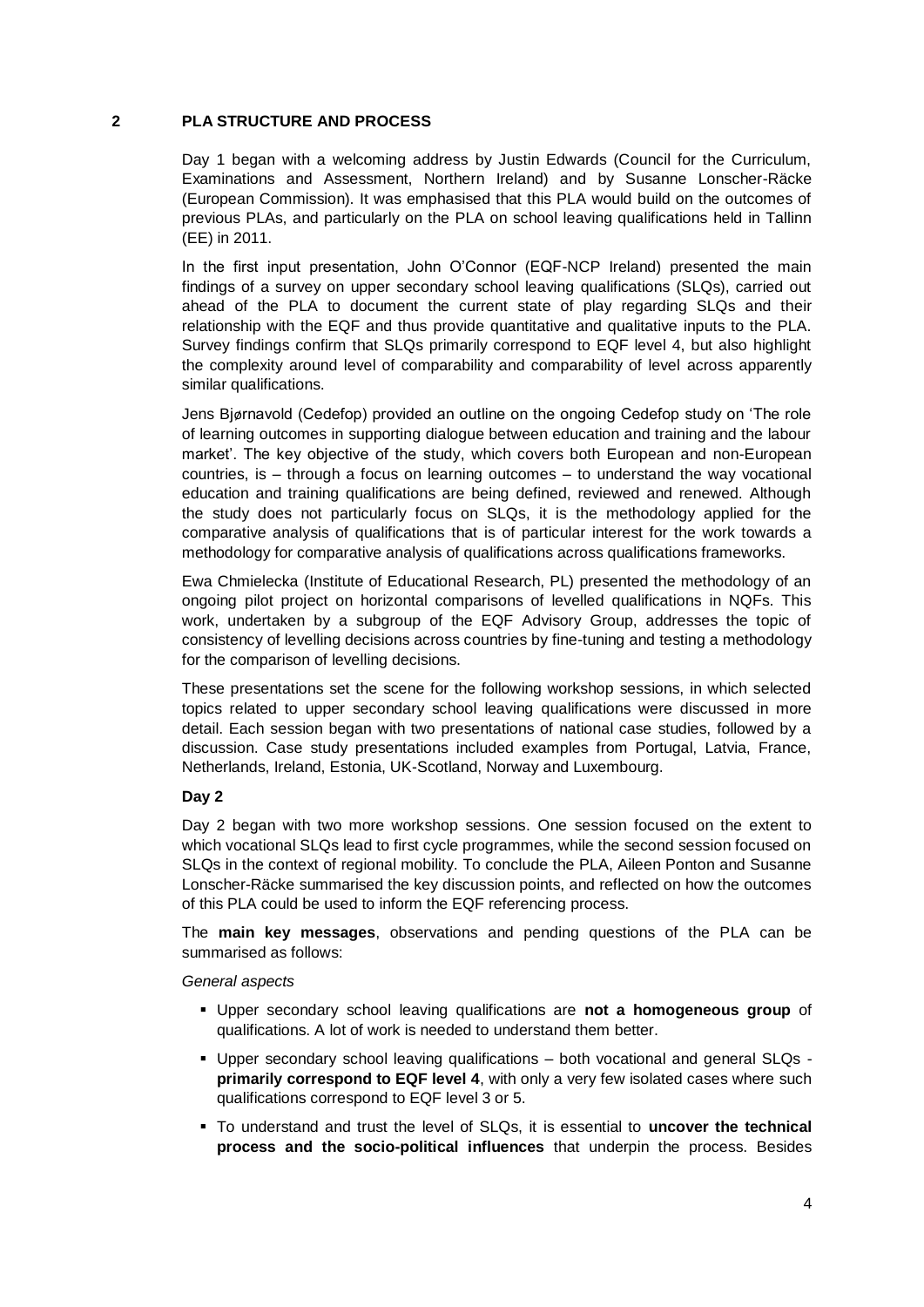learning outcomes, there are political, cultural, social and pragmatic aspects that play a role in the levelling of qualifications.

- There might be some **cross-national influences** on national qualifications (levels), especially with SLQs. The levelling of SLQs in particular might have followed different rules than it is the case for other qualifications, reflecting a certain pressure that 'it has to be on level 4'.
- **Examing outcomes remain at the core.** While there is agreement that learning outcomes alone are not sufficient to explain the levelling of a qualification, and that there are extra layers to discuss, they still remain at the core.
- In most countries, SLQs have the role of an **anchor qualification**, playing a very significant role in the national qualifications context. The case of Ireland suggests that in some cases, the NQF might need general school leaving qualifications more than these qualifications need a qualifications framework.

#### *Progression possibilities provided by vocational SLQs*

- **Importance of visibility of vocational routes into HE.** It is important to create visible vocational routes for learners – whether this is through universities or other institutions; a positioning of universities as the 'gold standard' may be questioned.
- **Access vs. admission.** In most countries, there is access whether direct or not to first cycle higher education studies for holders of VET SLQs. However, HE access and admission must be separated. In most cases, HEIs are generally free to set their own admission criteria. This may lead to situations where, in practice, some vocational SLQs will be accepted by some universities for some courses (but not others).
- **EXTENT Attitude of HEIs towards vocational SLQs.** In many parts of Europe, it is still more difficult for applicants with a VET SLQ to be admitted to higher HEIs, in particular when applying to traditional and/or more prestigious universities. A lot more work needs to be done with HEIs to demonstrate and promote the validity of vocational SLQs for progression to higher education and higher vocational training.
- **Understanding of 'progression'.** Progression to universities is only one form of progression. Other HEIs and access to the labour market must be considered progression routes too. The visibility of pathways is an essential aspect in this context.
- **Understanding of 'HE':** There is no common understanding across countries of what is meant by HE. In the UK, every qualification above EQF level 4 will be generally considered further or HE. In Germany, the master craftsperson qualification is linked to NQF/EQF level 6, but is explicitly not considered HE.

*SLQs in the context of mobility and cross-border recognition*

- **The added value of NQFs in facilitating the recognition of qualifications in general, and SLQs in particular, is not well understood..** Findings from the PLA suggest that while qualifications frameworks are increasingly used for the purpose of recognising SLQs, the added value of such practice is not yet generally apparent.. Many forms of recognition still attach significant priority to grades, learning hours, institutions and programmes rather than to learning outcomes and qualification levels.
- There is no consensus of opinion on whether the **indication of EQF levels** on certificates will bring some uniformity to recognition processes

*The impact of increased European cooperation and implications for EQF referencing*

▪ **From confusing to clarified diversity.** The EQF referencing process has significantly contributed to clarifying the range of qualifications and their differences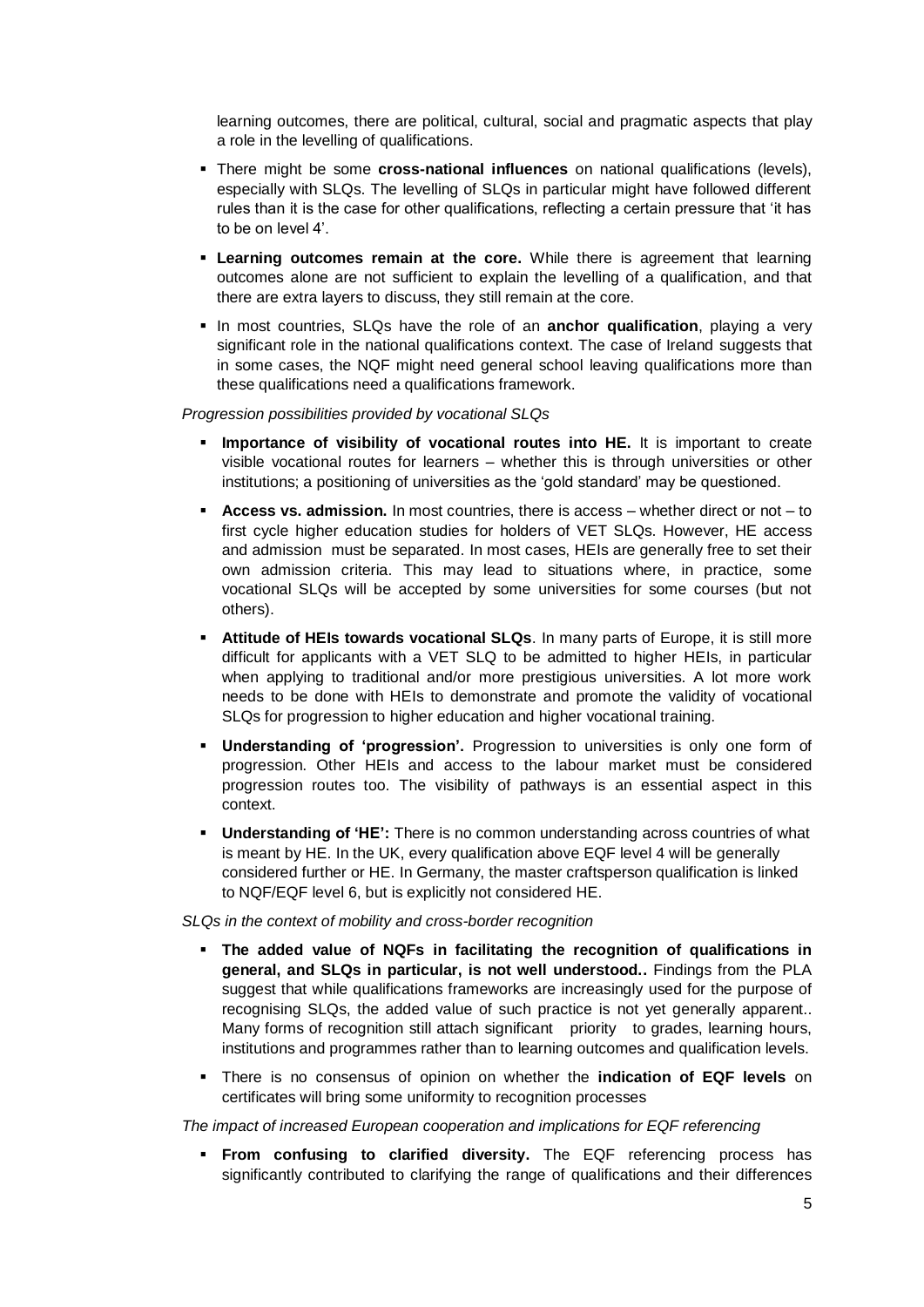since 2009. Both the quality and depth of cross national discussion about qualifications have been much improved. What appeared as a confusing diversity of SLQs back then can now be called a 'clarified diversity'.

- **EXECTE 1.5 In the Learning outcomes are a central element**, but must be considered in interplay with other factors (political, social, cultural, pragmatic). This will have to be taken into account on the way towards arriving at a more mature and comprehensive approaches to EQF referencing.
- **Effect of the 'European Lens'.** Looking at domestic issues with a 'European Lens' is considered a very powerful and useful tool. PLAs and feedback from others help countries to reflect on their NQF and levelling decisions.
- **•** The ongoing work (Cedefop studies, discussions in the EQF Advisory Group and peer learning activities) on getting a better understanding of qualifications across countries is highly appreciated.

*Topics to be further explored*

- What impact do the NQFs have on standards? How are levels being used as a reference to look into standards and curricula?
- NQFs and their associated policies, should be developed further in order to better reflect the diversity of qualifications systems.. Transparency about how qualifications are linked to levels is of utmost importance.
- At European level, more focus should be put on the cooperation towards comparing learning outcomes, also at technical level (including the work on qualifications databases).
- **•** The forms, functions and value of vocational school leaving qualifications that give access to first cycle higher education need to be better understood.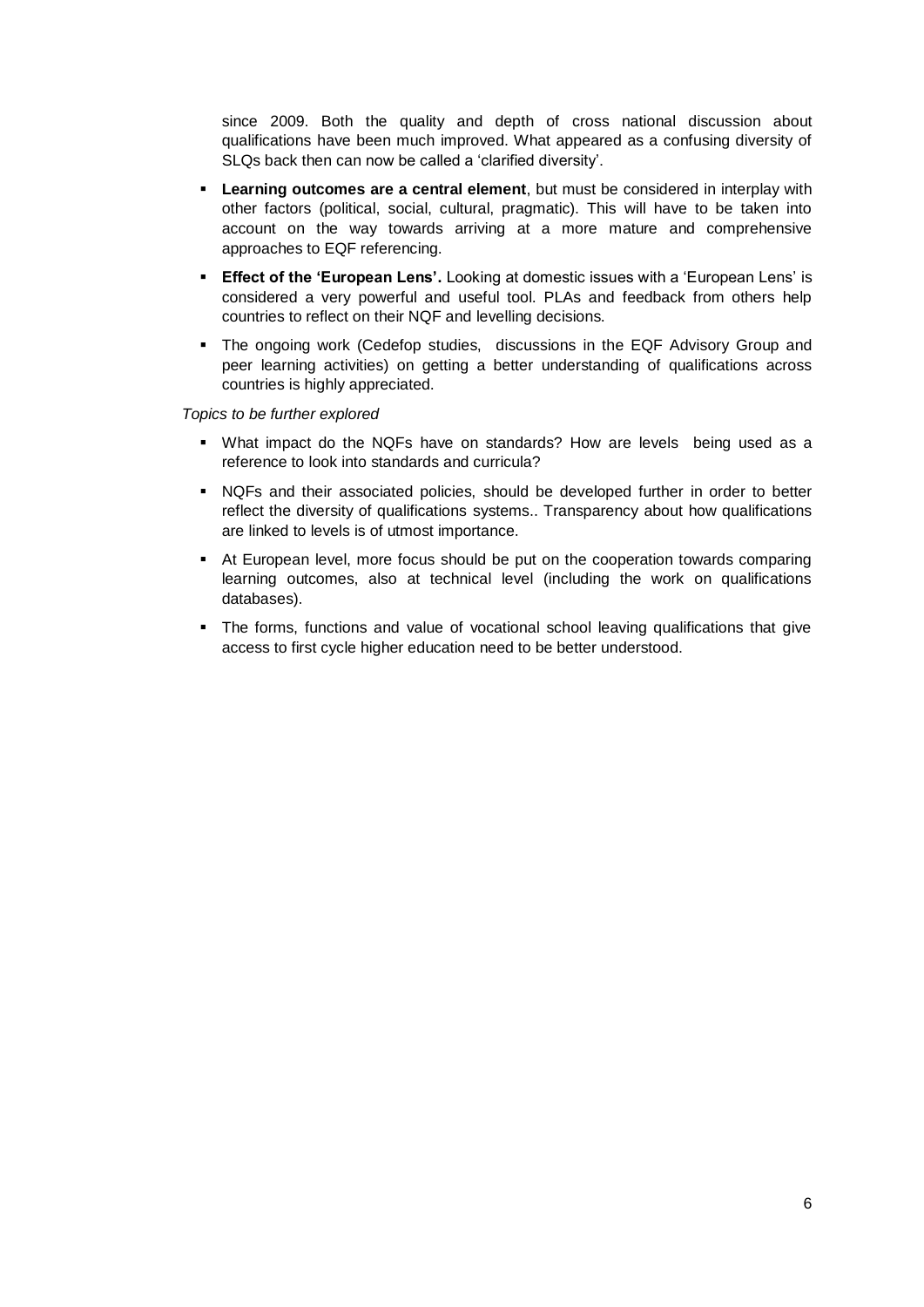### **3 PLA ON UPPER SECONDARY SCHOOL LEAVING QUALIFICATIONS – REPORT OF SURVEY FINDINGS**

John O'Connor (EQF-NCP Ireland, IE) presented the main findings of a survey on upper secondary school leaving qualifications (SLQs), carried out<sup>2</sup> ahead of the PLA to document the current state of play regarding SLQs and their relationship with the EQF and thus provide quantitative and qualitative inputs to the PLA. The survey particularly aimed to explore the following three aspects: the NQF level of the SLQs; the processes and influences in assigning an NQF level to SLQs; and the application of qualification level of SLQs, e.g. for recognition purposes.

The survey results are based on 24 national responses provided by EQF Advisory Group members or representatives of NCPs (EQF National Coordination Points). The survey findings confirm that upper secondary school leaving qualifications – both vocational and general SLQs - primarily correspond to EQF level 4, with only very few isolated cases, where such qualifications correspond to EQF levels 3 or 5.

The survey results also highlight that the levelling process is not a purely technical process, but to a considerable extent influenced by social, political and cultural factors. The survey responses suggest that the NQF levelling process for SLQs is highly influenced by their traditional position in the qualifications system (considered 'very important' or 'important' in 88% of the responses) and by learning outcomes (83%), followed by pragmatic concerns (67%) and political factors (63%). To understand and trust the level of SLQs, it will thus be important to uncover both the technical process of 'levelling' and the socio-political influences that underpin the process.

Two thirds of the respondents (67%) indicated that the NQF/EQF level of SLQs in other countries has improved the transparency of those qualifications, and 59% agreed that the NQF/EQF level of SLQs is widely used in qualifications recognition processes in their country. Nevertheless, when asked whether HEIs use the NQF/EQF level of SLQs when considering access to first cycle degree courses, 46% of the respondents replied 'rarely' or 'never'.

John O'Connor concluded that the survey findings confirm the conclusions of previous PLAs in Tallinn (2011), Warsaw (2014) and Berlin (2015), and that they highlight the complexity around the level of comparability and the comparability of level across apparently similar qualifications.

# **4 TOWARDS A METHODOLOGY FOR COMPARATIVE ANALYSIS OF QUALIFICATIONS ACROSS QUALIFICATIONS FRAMEWORK**

Jens Bjornavold (Cedefop) provided an outline on the ongoing Cedefop study on 'The role of learning outcomes in supporting dialogue between education and training and the labour market', which was launched in 2015. The key objective of the study is – through a focus on learning outcomes – to understand the way vocational education and training qualifications are being defined, reviewed and renewed. Although the study does not particularly focus on SLQs (some of the qualifications studied also function as SLQs, though), it is the methodology applied for the comparative analysis of qualifications, which is of particular interest for the work towards a methodology for comparative analysis of qualifications across qualifications frameworks.

The study compares ten similar qualifications from ten European countries (AT, BG, DK, ES, FI, FR, IE, LT, NL, UK-EN) to gain an insight into the similarities and differences as regards their profile and content. Additionally, in cooperation with ETF and UNESCO,

1

<sup>&</sup>lt;sup>2</sup> The survey instrument was designed by the five NCPs (four from the UK, one from Ireland) which hosted this PLA.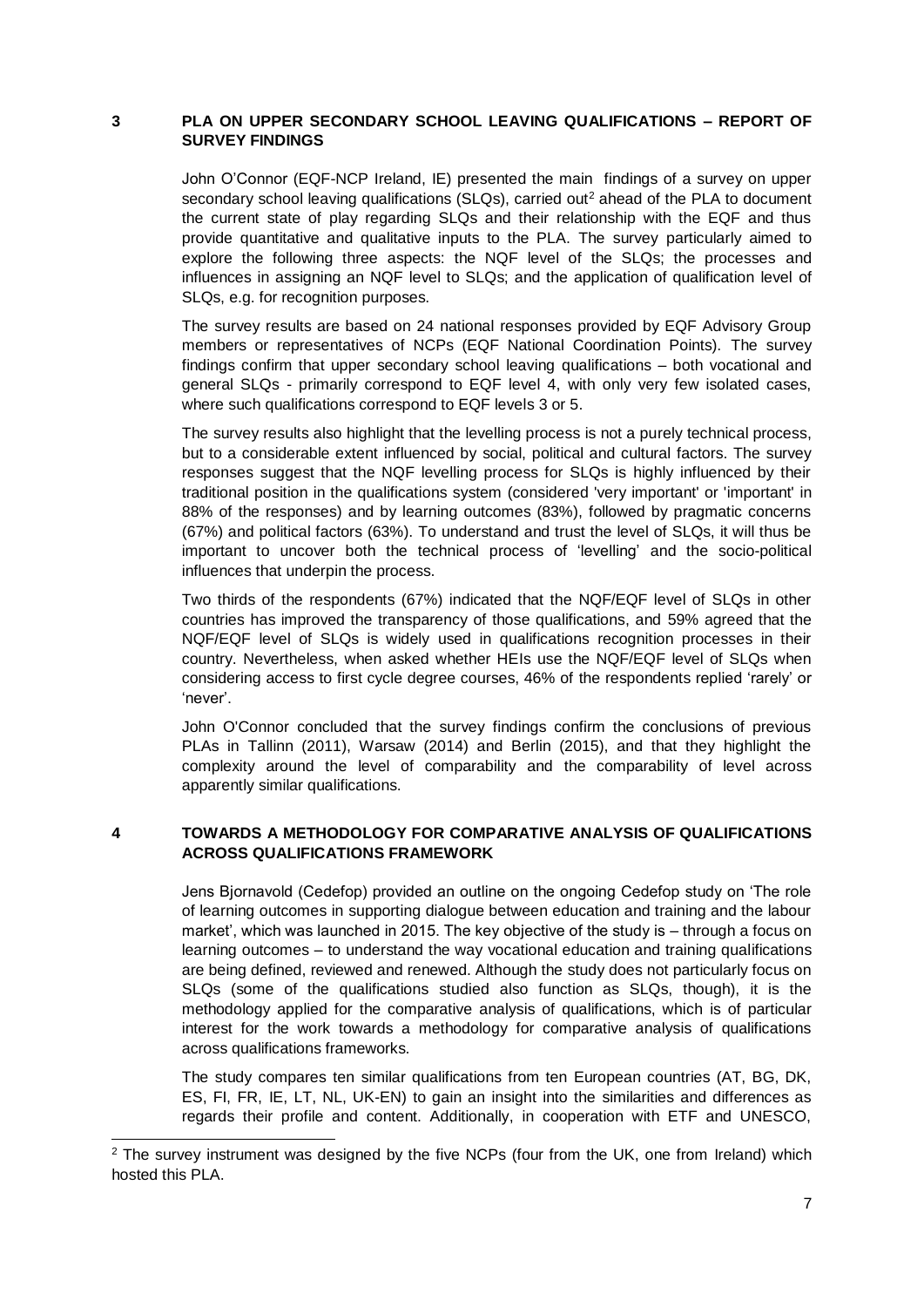additional qualifications from a series of European and non-European countries will be covered.

The comparison of qualifications is based on a set of three different templates, which have been developed for this purpose, and is carried out through desk research. The terminology used by the ESCO project (European classification of occupations, skills, competences and qualifications) serves as a reference point for the comparison. At a later stage, the findings will be reviewed in cooperation with World Skills experts.

Preliminary findings indicate that few countries structure their learning outcomes descriptions according to the knowledge/skills/competence domains. However, the majority of countries explicitly refer to and integrate knowledge, skills and competence in their descriptions. When expressing the different levels of complexity of learning outcomes ('vertical dimension'), the countries give high priority to the use of action verbs and context descriptions, and indicating the degree of autonomy and responsibility.

#### **5 HORIZONTAL COMPARISONS OF LEVELLED QUALIFICATIONS IN NQFS**

Ewa Chmielecka (Institute of Educational Research, PL) presented the methodology of an ongoing project on horizontal comparisons of levelled qualifications in NQFs (from February to December 2016). This work, undertaken by a subgroup of the EQF Advisory Group, addresses the topic of consistency of NQF levelling decisions across countries by finetuning and testing a methodology for the comparison of levelling decisions.

The subgroup, which is led by Poland, is composed of the EQF Advisory Group representatives and/or levelling experts from Hungary, Italy, Latvia, Norway and Sweden as well as representatives from Cedefop and the Commission.

To undertake this comparison, the project will study two specific qualifications, i.e. mechanical engineer and CNC operator. The comparative analysis of qualifications will be carried out based on a structured template for describing the qualifications. In addition to learning outcomes descriptions, the analysis will take into account the following aspects related to the context of the qualifications: access rights, purpose of the qualification in the labour market, validation and recognition practice, quality assurance procedures, purpose of the qualification in education, reference to the occupational context, reference to international standards, and the method used for levelling qualifications in a given country. Ewa Chmielecka emphasised that the consideration of context information related to the qualification is essential to this exercise to gain a better understanding of the qualifications and the national approach chosen for the levelling.

The 'horizontal comparison' exercise will thus try to clarify why seemingly similar qualifications have been assigned to different levels in different countries; and whether seemingly comparable qualifications assigned to the same level are indeed comparable. The outcomes of the project will inform and support future decisions on the levelling of national qualifications.

### **6 SESSION 1: 'WHY HAVE MORE THAN ONE MAJOR QUALIFICATION THAT GIVE DIRECT ACCESS TO 1ST CYCLE PROGRAMMES?'**

Each of the five workshop sessions was dedicated to a specific topic related to upper secondary school leaving qualifications. Each session began with two presentations of national case studies, followed by a roundtable discussion (for sessions 1 and 4) or a plenary discussion (for sessions 2, 3 and 5).

Session 1 took a closer look at examples of countries, where more than one major qualification gives direct access to HE. Upper secondary education often includes programmes that are general and some that are vocational. These programmes form tracks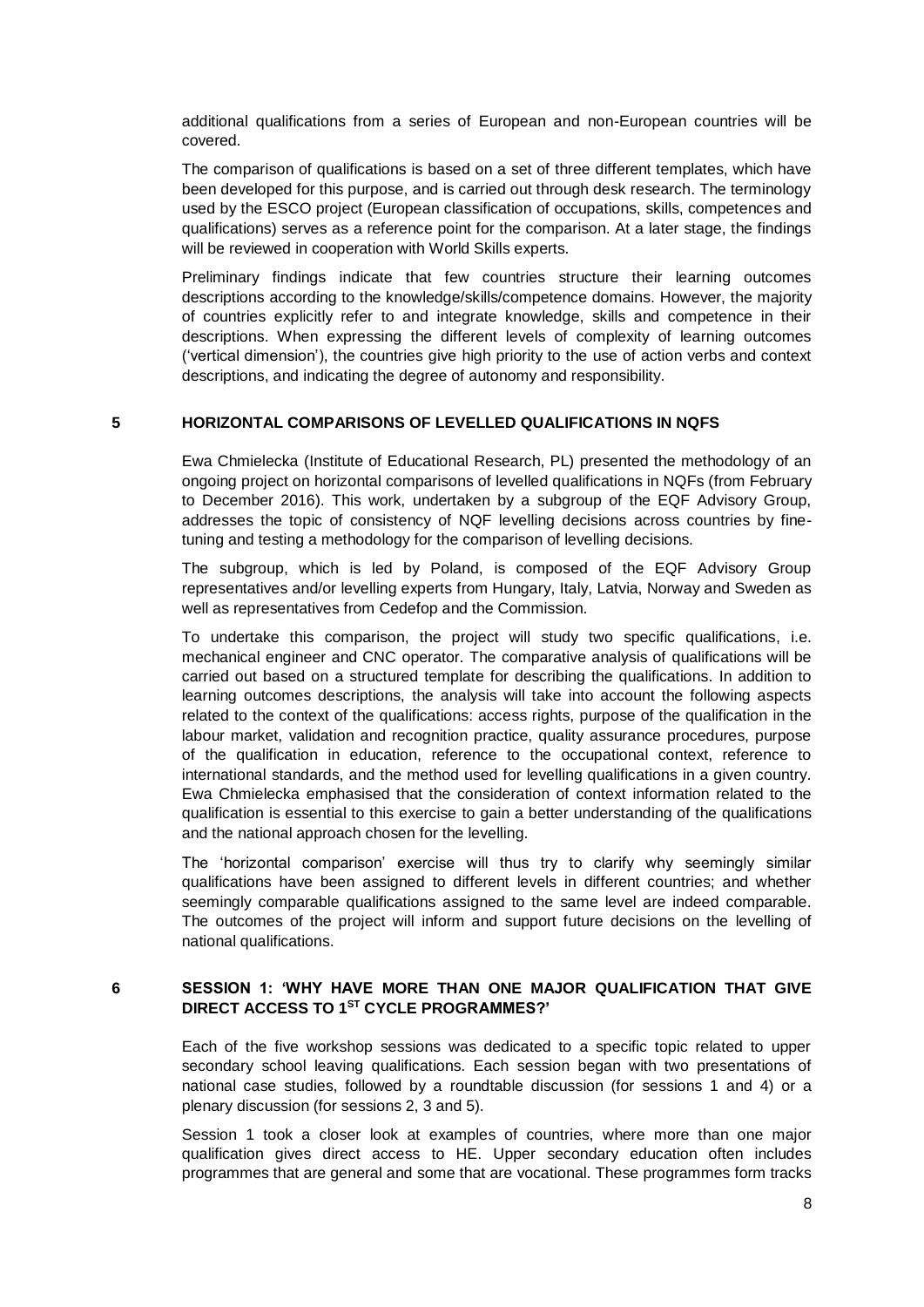or pathways that cater for different aptitudes and ambitions of learners. These programmes are also likely to be distinct from one another. However, some countries try to remove barriers for learners who wish to change their pathway into HE, where, for example, a vocationally oriented SLQ can support entry to a general (academic) bachelor's degree.

| Session 1: 'Why have more than one major qualification that give direct access to 1 <sup>st</sup><br>cycle programmes?' |                                                                                                                                                                                                                                                                                                                                                                                                                                                                                                                                                                                                                                                 |  |
|-------------------------------------------------------------------------------------------------------------------------|-------------------------------------------------------------------------------------------------------------------------------------------------------------------------------------------------------------------------------------------------------------------------------------------------------------------------------------------------------------------------------------------------------------------------------------------------------------------------------------------------------------------------------------------------------------------------------------------------------------------------------------------------|--|
| Portugal<br>Teresa Duarte<br>Chaves,<br><b>ANQEP</b>                                                                    | Portugal distinguishes between two types of SLQs, which are linked to different<br>NQF/EQF levels. Both, however, provide access to first cycle HE studies: (a) upper-<br>secondary education obtained via general education or RPL (general SLQ,<br>NQF/EQF level 3) and (b) upper secondary education obtained via double<br>certification pathways (VET) or RPL (vocational SLQ, NQF/EQF level 4). All learners<br>who want to enrol in HE must take an admission exam. There is a numerus clausus<br>system in place. HEIs rarely use the NQF/EQF level of SLQ when deciding on<br>learners' access to first cycle degree courses.          |  |
|                                                                                                                         | As for the factors involved in assigning an NQF level to the SLQs, learning<br>outcomes certainly influenced the levelling, but they are only part of the story.<br>Political factors played a role too, and the level of engagement of the social partners<br>had an effect on the perceived level of a qualification as well.                                                                                                                                                                                                                                                                                                                 |  |
|                                                                                                                         | Nowadays, the NQF level of the SLQ is nationally accepted. One of the challenges<br>related to the NQF is that some stakeholders have not fully grasped the<br>differentiation between NQF levels 3 and 4. The social partners see value in the<br>existence of two types of SLQ.                                                                                                                                                                                                                                                                                                                                                               |  |
| Latvia<br><b>Baiba</b><br>Ramina,<br>Academic                                                                           | Latvia has two different types of SLQs, which are both linked to NQF/EQF level 4:<br>(a) general secondary programmes (3 years) and (b) vocational secondary<br>programmes (4 years). These qualifications are offered at different types of<br>institutions.                                                                                                                                                                                                                                                                                                                                                                                   |  |
| Information<br>Centre                                                                                                   | In order to graduate, learners must take a centralised exam consisting of four<br>compulsory exams (Latvian, mathematics, a foreign language and at least one<br>elective), and this applies to both pathways. VET graduates must take an additional<br>VET qualification exam and graduate with a diploma of vocational secondary<br>education and a certificate of general secondary education. Graduates from the<br>general education pathway graduate with a certificate of general secondary<br>education.                                                                                                                                |  |
|                                                                                                                         | There are two key advantages to this system. On the one hand, there is more than<br>one pathway towards first cycle HE studies, and graduates from the VET pathway<br>are prepared both for HE studies and direct labour market entry. On the other hand,<br>this system also has its weaknesses. Negative assessment in either the centralised<br>exam or the additional VET exam will prevent graduation (there are plans to issue<br>two certificates to reduce the number of dropouts). Furthermore, fewer contact hours<br>in general subjects lead to poorer performance of VET graduates in general subjects<br>in the centralised exam. |  |

#### **Session questions:**

- Is the rationale for two pathways in upper secondary education always clear?
- Are the two types of SLQs comparable in terms of their place at the same NQF level?
- Do the social partners see value in the two types of SLQs?
- Does each type of SLQ provide recognition and progression in terms of entry to first cycle HE?
- Do NQFs provide flexibility in terms of facilitating changing pathways for learners?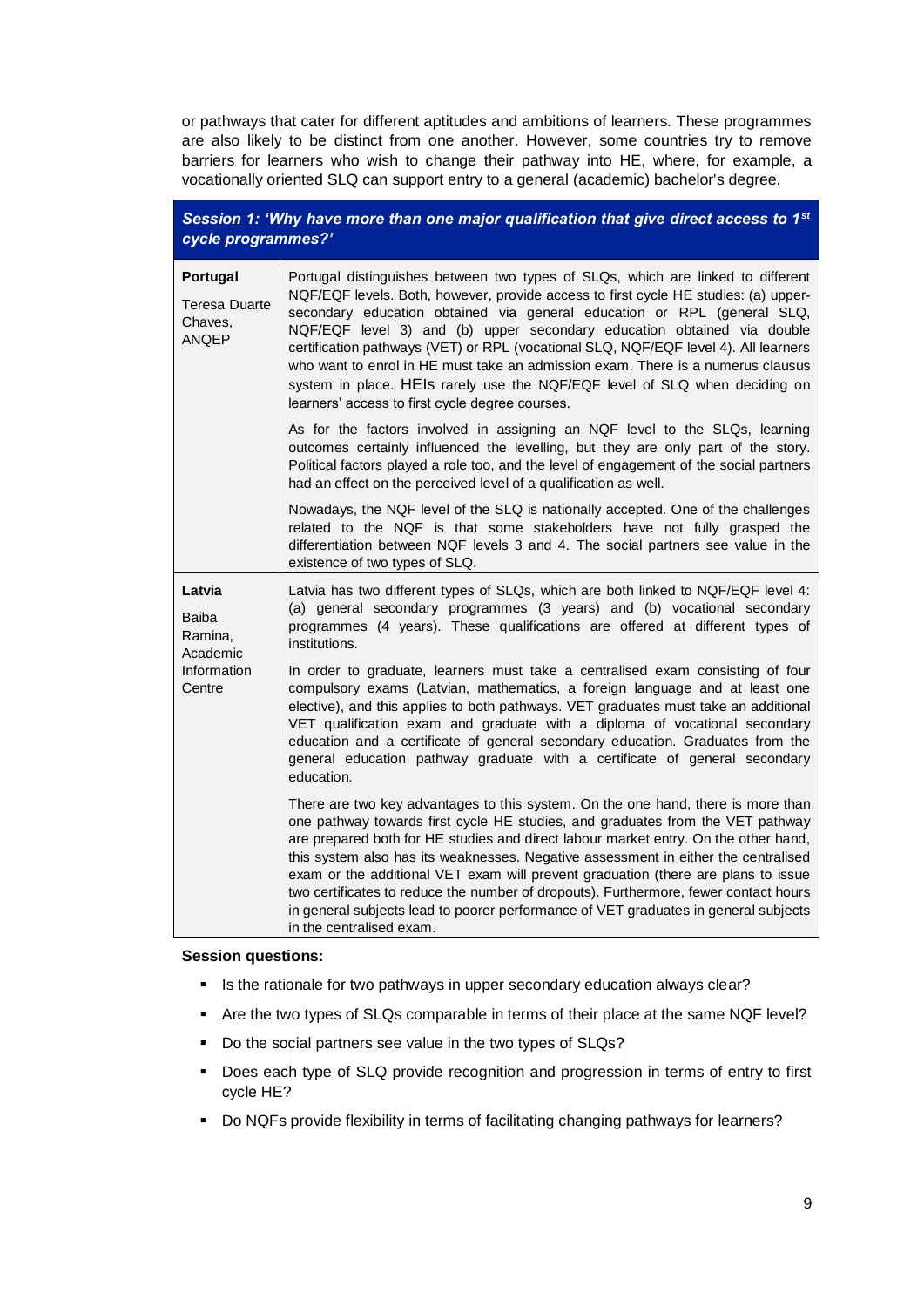### **Key points:**

- Providing more than one SLQ can be useful in the sense that this creates more educational pathways for learners.
- Having a VET SLQ requires work on creating social recognition; qualifications frameworks can help with this. More use could be made of NQFs to show the different available educational pathways, to **improve their visibility**.
- HEIs are autonomous and tend to favour 'traditional' SLQs with a general (i.e. non-VET) focus. The fear of dropout of programmes is an important consideration in deciding how a qualification is valued by HEIs.
- The indication of an EQF level does not provide any information on whether the specific qualification provides access to HE.
- Equipping VET qualifications with the function of an SLQ, giving access to 1<sup>st</sup> cycle degree studies ('double certification') can be a way to **increase the popularity of certain VET pathways** and thus a method to counter decreasing VET enrolment figures.
- **EXEDECT Aspect of lifelong learning**. Upper secondary school leaving qualifications can be gained later in life and provide access to HE.
- In many cases, **NQF level descriptors** could be improved. Small changes could help open up frameworks and make them more accessible to the labour market.

#### **Examples from countries:**

- In Hungary, there is a choice of the 'grade' of the SLQ. Depending on the type of SLQ (all at the same NQF level), there will be different progression destinations.
- In Denmark, a number of different vocational qualifications can give access to first cycle qualifications. This reflects a policy priority to make VET routes more attractive; giving access to HE is one way of giving status to qualifications.
- Ireland: There is controlled access to Bachelor degrees for SLQs in VET based on a parallel scoring system to that used for general SLQs
- In Germany, different types of SLQs provide access to HE. However, they provide access to different HE destinations (e.g. 'traditional' universities vs. universities of applied sciences).

# **7 SESSION 2: 'WHY DO SOME MEMBER STATES NOT INCLUDE SLQS IN THEIR NQFS?**

SLQs are anchor points of qualifications hierarchies. Nevertheless, some countries do not include them in their NQF. For the sake of mutual trust, it is important to understand the reasons for not including SLQs in NQFs.

| Session 2: 'Why do some member states not include SLQs in their NQFs? |                                                                                                                                                                                                                                                                                                                                                                                                                                    |  |
|-----------------------------------------------------------------------|------------------------------------------------------------------------------------------------------------------------------------------------------------------------------------------------------------------------------------------------------------------------------------------------------------------------------------------------------------------------------------------------------------------------------------|--|
| <b>France</b><br><b>Brigitte</b><br>Bouquet,<br><b>CNCP</b>           | There are three types of the French 'baccalauréat': 'bac général', 'bac<br>technologique' and 'bac professionnel'. The 'bac' is the upper secondary school<br>leaving certificate – this applies to all three types. Graduates from all three types of<br>'bac' have access to HE.                                                                                                                                                 |  |
|                                                                       | The 'bac général' has not been assigned to an NQF level, although there is general<br>agreement that it corresponds to NQF/EQF level 4. The qualification is not defined<br>in terms of learning outcomes, and it cannot be obtained through validation (VAE -<br>validation des acquis de l'expérience). However, 'bac technologique' and 'bac<br>professionnel' are both formally linked to NQF level 4 and can both be obtained |  |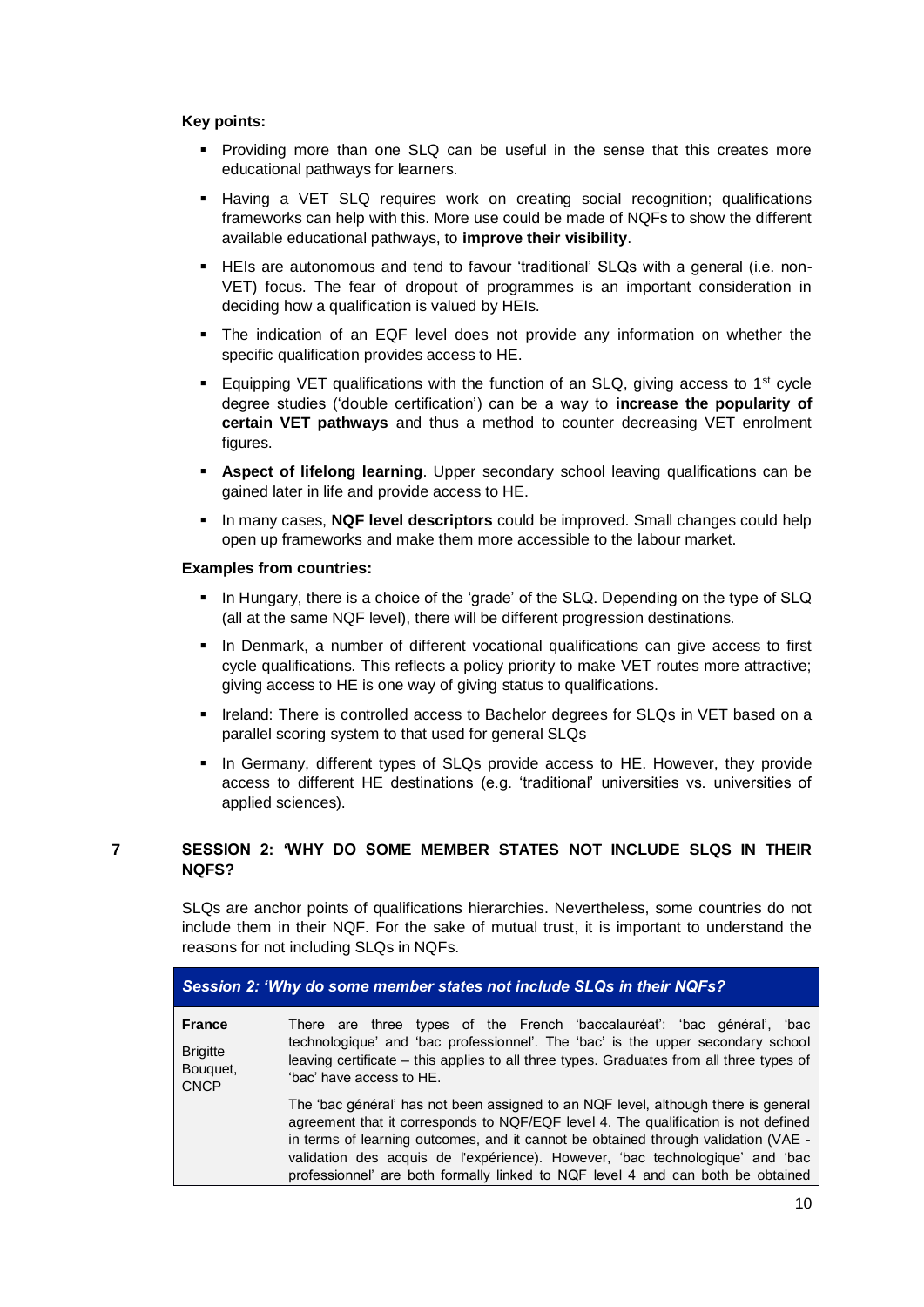| through VAE.                                                                                                                                                                                                                                                                                                                                                                                |
|---------------------------------------------------------------------------------------------------------------------------------------------------------------------------------------------------------------------------------------------------------------------------------------------------------------------------------------------------------------------------------------------|
| The vast majority of 'bac général' graduates enrol in some kind of HE programme<br>(degree courses, short-cycle programmes). The 'bac technologique' is more<br>professionally oriented and was originally designed for direct labour market entry.<br>Nowadays, many graduates will enrol in short-cycle HE, and the number of<br>graduates who enrol in university studies is increasing. |
| The 'bac professionnel' is still more oriented towards direct labour market entry,<br>although here as well an increasing number of graduates continue with further<br>studies.                                                                                                                                                                                                             |

#### **Session questions:**

- Is the rationale for leaving SLQs out of the NQF clear?
- Is there a time when SLQs might be included?
- What are the views of social partners about the omission of SLQs?
- Does the omission of SLQs have implications for recognition, comparability, and progression?

# **Key points:**

- **EXTERN** Importance of context. There is a context that dictates what an NQF looks like. This context differs significantly across countries. The more countries learn about each other's national systems, the easier it gets to understand and relate to the (levelling) decisions and the national context in which they were taken.
- **Example 1** Learning outcomes remain at the core. While there is agreement that learning outcomes alone are not sufficient to explain the levelling of a qualification and that there are extra layers to discuss, they still remain at the core. Context factors (both political, social, cultural and pragmatic) are important to consider to fully understand how qualifications are placed into NQFs. At the same time, however, delegates cautioned that 'context' should not be used as a universal explanation for all crosscountry differences.
- **Cultural aspects** may also play a role in the levelling of qualifications. ('The longer you study, the better you are, and the better your job must be.')
- The understanding of the **concept of transparency** might have changed over the years/since the adoption of the EQF Recommendation.
- **'Level' as a starting point.** There are limitations to the extent to which the 'level' can explain qualifications. While the level is certainly a starting point for comparing qualifications, it is necessary to deepen the information from the level to the single qualifications. Currently, the systems are not very well designed in this way. How can the learning outcomes approach be strengthened to provide access to more in-depth information? The qualification registers will assume an important role in this.
- **EQF as an approximation.** The EQF has always been an approximation; we should try to make it the best possible approximation we can get.

# **Country example:**

So far, the German 'Abitur' has not been linked to an NQF level. General education in Germany is highly decentralised, with the Ministries of the Länder being fully in charge of this matter. When Germany decided to implement a comprehensive NQF, the decision was taken to postpone the levelling of the 'Abitur' for five years. With these five years now coming to an end, the Ministers of the Länder will soon have to come to an agreement of the levelling of this qualification. Discussions at national level show that the levelling of other qualifications – in particular vocational qualifications in this case – does play a role in the perceived level of the 'Abitur'.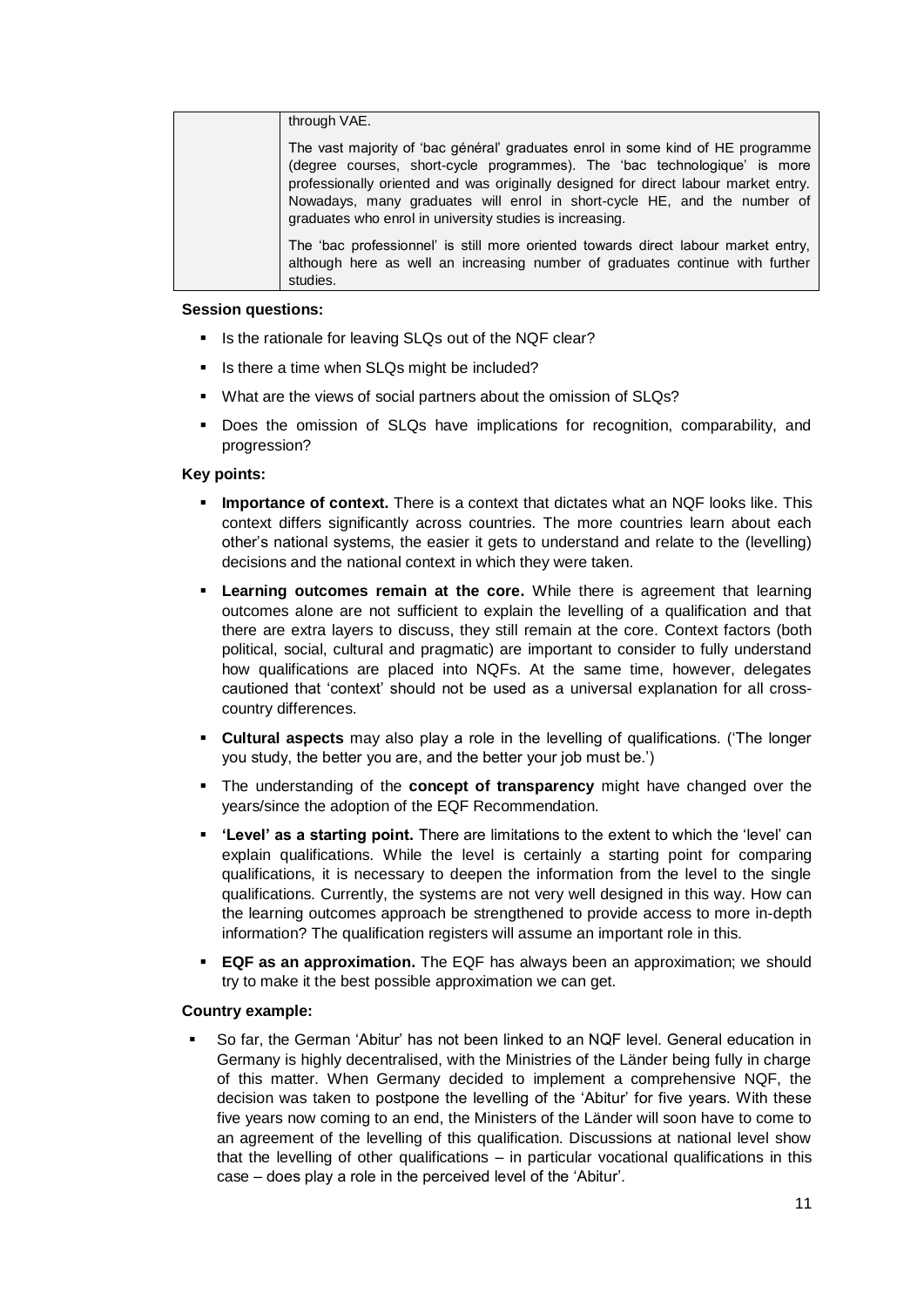### **8 SESSION 3: 'SLQS WITHIN AND ACROSS NQF LEVELS'**

Some countries allocate SLQs to two NQF levels or across two NQF levels. This may be done to reflect the breadth of expected learning outcomes or differentiate actual attainment by SLQ graduates.

| <b>Session 3: 'SLQs within and across NQF levels'</b> |                                                                                                                                                                                                                                                                                                                                                                                                                                                                                                                                                                                                                         |  |
|-------------------------------------------------------|-------------------------------------------------------------------------------------------------------------------------------------------------------------------------------------------------------------------------------------------------------------------------------------------------------------------------------------------------------------------------------------------------------------------------------------------------------------------------------------------------------------------------------------------------------------------------------------------------------------------------|--|
| The<br><b>Netherlands</b><br>Regina<br>Kleingeld,     | The structure of the NLQF, the Dutch NQF, includes a level '4+' between level 4 and<br>level 5. Both NLQF levels 4 and 4+ have been referenced to EQF level 4. The Dutch<br>system offers several different SLQs that provide access to first cycle degree<br>studies.                                                                                                                                                                                                                                                                                                                                                  |  |
| <b>NLQF</b>                                           | Both MBO level 4 (VET, 3 or 4 years) and HAVO (Higher General Secondary<br>Education, 5 years) have been linked to NLQF level 4 and provide access to<br>Associate Degree and Professional Bachelor Studies. The VWO (pre-university<br>education, 6 years) has been linked to NLQF level 4+ and provides access to the<br>Associate Degree, Professional Bachelor studies, as well as University Bachelor<br>studies.                                                                                                                                                                                                  |  |
|                                                       | When the Netherlands first presented their EQF referencing report to the EQF<br>Advisory Group (EQF AG), the VWO qualification had been linked to NLQF/EQF<br>level 5; a decision where the EQF AG considered the rationale provided as<br>insufficient unless further evidence was delivered. The matter had to be<br>reconsidered, and the Netherlands decided to introduce NLQF level 4+ for the VWO<br>qualification to express the substantial level difference particularly in comparison to<br>the HAVO qualification. This solution was then accepted by the Ministry, national<br>stakeholders and the EQF AG. |  |
| <b>Ireland</b><br>John<br>Hammond,                    | The Irish case presents an example of the use of two levels for SLQs. The Irish<br>Leaving Certificate qualification is treated as a single award spanning levels 4 and 5<br>of the NQF.                                                                                                                                                                                                                                                                                                                                                                                                                                |  |
| National<br>Council for<br>Curriculum<br>and          | The Leaving Certificate has a towering presence in the Irish qualifications context. It<br>is considered as a 'social rite of passage - brutal but fair'; it enjoys public status and<br>confidence. Whenever national exams take place, there will be intense scrutiny from<br>the media and extensive media coverage.                                                                                                                                                                                                                                                                                                 |  |
| Assessment                                            | The decision to place the Leaving Certificate across two NQF levels is consistent<br>with public perception. Greater definition would have a negative impact on the status<br>of some options in schools and access to programmes. Although greater definition<br>might benefit the framework, its relevance was not apparent to schools.                                                                                                                                                                                                                                                                               |  |
|                                                       | At national level, the placement of the Leaving Certificate is not an issue and has<br>never been questioned. However, it was pointed out that it might be an issue in<br>international mobility.                                                                                                                                                                                                                                                                                                                                                                                                                       |  |

#### **Session questions:**

- What is the rationale for using two levels or sub-levels, is it the case that NQFs aim to differentiate qualifications based on the 'volume' of learning outcomes in addition to the level of learning outcomes?
- Will sub-levels become separate NQF levels in time, or will the difference in the sublevels gradually erode and mean they are no longer necessary? In the same way, could SLQs that cover two levels be allocated to one level in time?
- Is it the case that there are too few or too many levels in some NQFs?
- Does the levelling of SLQs across more than one NQF level or by using sub-levels have implications for recognition, comparability, and progression?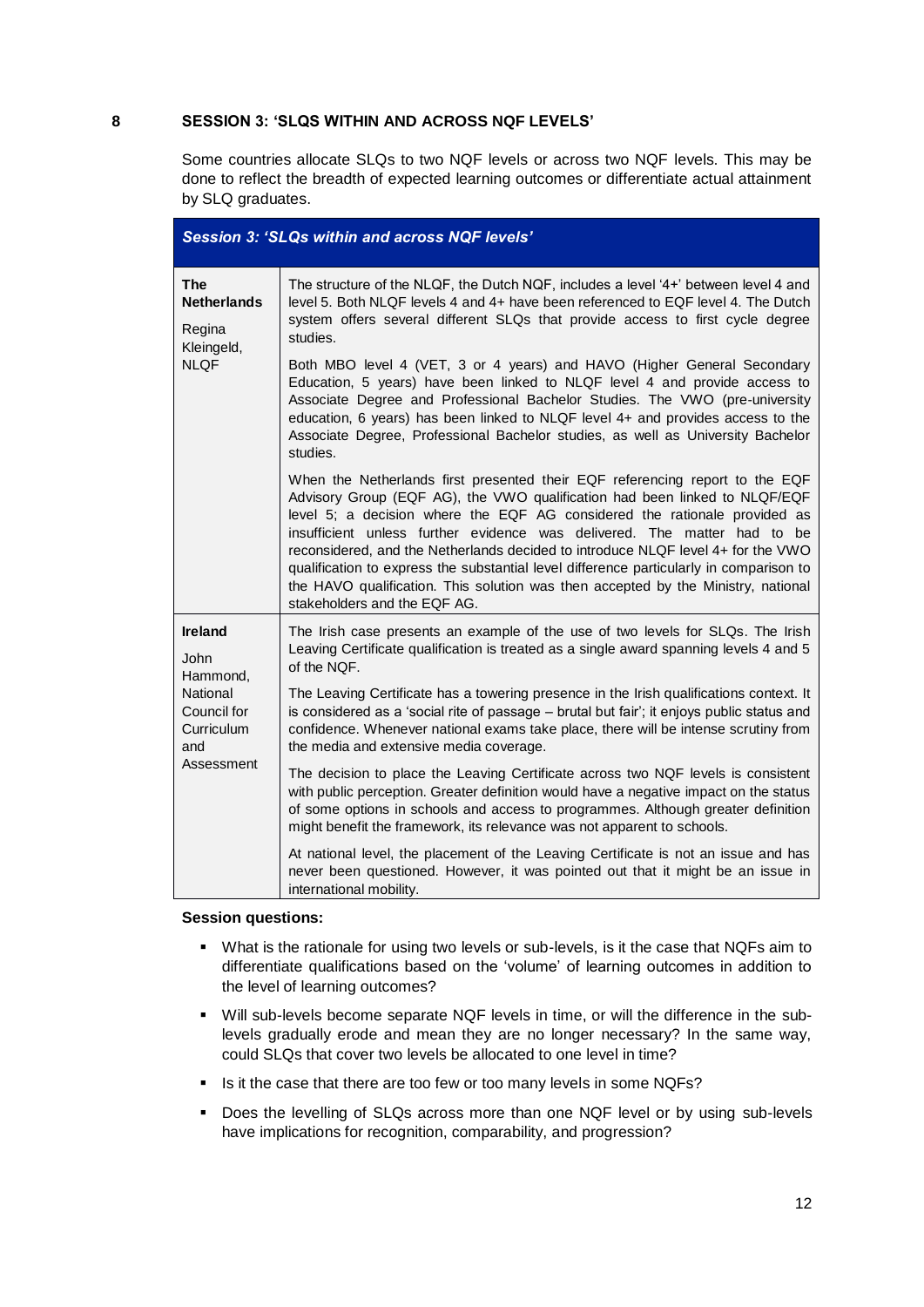#### **Key points:**

- Both the presented approaches (IE, NL) reflect the specificities of the particular national context.
- There might be some cross-national influences on national qualifications (levels), especially with SLQs. The levelling of SLQs in particular might have followed different rules than it is the case for other qualifications, reflecting a certain pressure that 'it has to be on level 4'.
- **.** In several countries, SLQs have the role of an **anchor qualification**, playing a very significant role in the national qualifications context. The case of Ireland suggests that in some cases, the NQF might need general school leaving qualifications more than these qualifications need a qualifications framework.
- The EQF has helped to bring a '**European Lens'** to domestic issues, which makes countries reflect on certain decisions taken, e.g., on the decision to have the SLQ placed at two levels.
- **Experience from several countries with NQF sublevels suggests that the introduction** of sublevels can often be traced back to political factors (e.g. social partners' perspective).
- Question to be asked: What level of detail and how much comparability is exactly needed and sufficient in order to understand and trust the level of SLQs?

# **9 SESSION 4: 'TO WHAT EXTENT DO VOCATIONAL SLQS LEAD TO FIRST CYCLE PROGRAMMES?'**

General and vocational SLQs are designed for different purposes and to support different progression pathways. Nevertheless, both types of SLQ support entry to first cycle programmes in HE. The range of first cycle programmes is wide and progression to them may be favoured by either general SLQs or by vocational SLQs.

| Session 4: 'To what extent do vocational SLQs lead to first cycle programmes?'                     |                                                                                                                                                                                                                                                                                                                                                                                                                                                                                                                                                                                               |  |
|----------------------------------------------------------------------------------------------------|-----------------------------------------------------------------------------------------------------------------------------------------------------------------------------------------------------------------------------------------------------------------------------------------------------------------------------------------------------------------------------------------------------------------------------------------------------------------------------------------------------------------------------------------------------------------------------------------------|--|
| <b>Estonia</b><br>Kaidi<br>Nõmmela,                                                                | There are two qualifications, both linked to EstQF level 4, which provide access to<br>first cycle degree courses, i.e. (a) the upper-secondary general education certificate<br>and (b) the upper-secondary VET certificate.                                                                                                                                                                                                                                                                                                                                                                 |  |
| Ministry of<br>Education and<br>Research                                                           | Graduation from upper secondary school (a) requires candidates to take three<br>national exams, one school exam and a student investigation paper or practical<br>work. With upper-secondary VET education (b), studies are completed once the<br>learning outcomes described in the curriculum have been achieved. The national<br>exams are optional for upper secondary VET students.                                                                                                                                                                                                      |  |
|                                                                                                    | As for the access to first cycle degree courses, all SLQ graduates are granted the<br>right to continue their studies in HE, and all have an equal right to compete for<br>admission to HEIs.                                                                                                                                                                                                                                                                                                                                                                                                 |  |
|                                                                                                    | HEIs are autonomous in establishing their admission requirements (e.g. may be<br>stated as a minimum number of points achieved in the national examination, and<br>may include an additional entrance exam, and/or a motivation letter).                                                                                                                                                                                                                                                                                                                                                      |  |
| <b>UK-Scotland</b><br>Aileen<br>Ponton,<br><b>SCOF</b><br>Partnership &<br>Liz Hyslop,<br>Scottish | The SCQF (Scottish Credit and Qualifications Framework) has been in place for 15<br>years and been designed as a voluntary lifelong learning framework. It is based on a<br>twenty-year history of outcome-based, unit-based qualifications. The SQCF is not<br>owned by the government, but enjoys government commitment and support. There<br>are currently over 11,000 learning programmes in the framework, with an increasing<br>number of employer- and work-based qualifications. The recent 'Developing the<br>Young Workforce' policy (2015) announced the future development of new |  |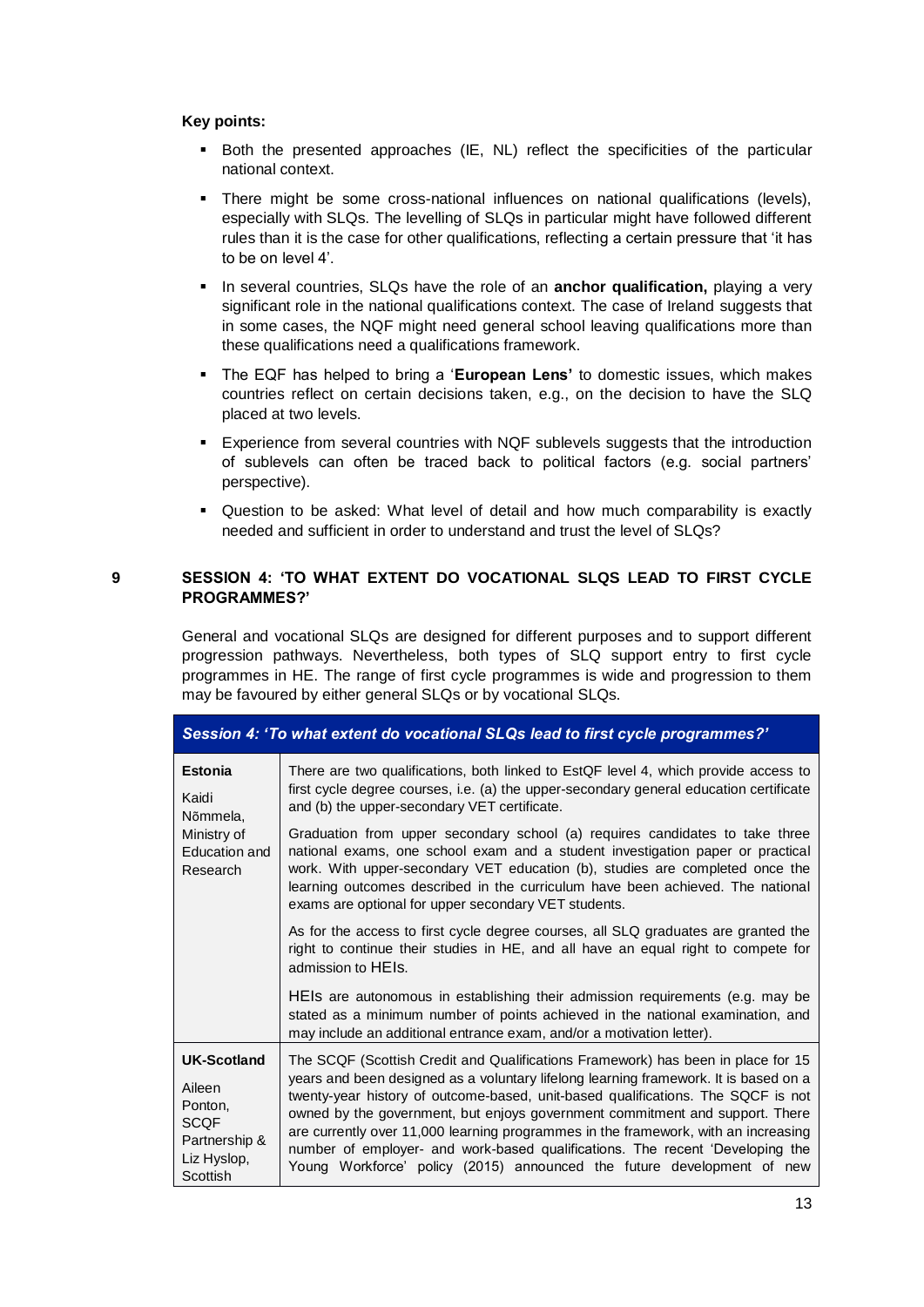| Session 4: 'To what extent do vocational SLQs lead to first cycle programmes?' |                                                                                                                                                                             |
|--------------------------------------------------------------------------------|-----------------------------------------------------------------------------------------------------------------------------------------------------------------------------|
| Qualifications                                                                 | qualifications to promote work-based learning, e.g. a Professional Baccalaureate                                                                                            |
| Authority                                                                      | qualification.                                                                                                                                                              |
|                                                                                | In Scotland, no specific vocational SLQ provides direct access to first cycle degree<br>courses. The typical entry requirement is a group of SLQs at grades A-C in National |
|                                                                                | Higher or Advanced Higher level (or equivalent).                                                                                                                            |

### **Session questions:**

- What are the main first cycle programmes that are commonly accessible to people holding a vocational SLQ?
- Are some first cycle programmes not accessible to people holding a vocational SLQ?
- How do HEIs evaluate vocational SLQs for admission?
- Does achieving a vocational SLQ have implications for recognition, comparability, and progression?

# **Key points:**

- $\blacksquare$  In most countries, there is access whether direct or not to first cycle higher education studies for holders of VET SLQs.
- **EXEDENOMOUS nature of HEIs.** Higher education access and admission must be separated. In most cases, HEIs are generally free to set their own admission criteria. This may lead to situations where, in practice, some vocational SLQs will be accepted by some universities for some courses (but not others).
- **Understanding of 'progression'.** Progression to universities is only one form of progression. Other HEIs and access to the labour market should be considered as progression routes too.
- **Understanding of 'HE'.** There is no common understanding across countries on what is meant by HE. In the UK, every qualification above EQF level 4 will generally be considered further or higher education. In Germany, a master craftsperson qualification is linked to NQF/EQF level 6, but is explicitly not considered HE. The concept of higher vocational education and training (HVET) is assuming importance in some countries.
- **.** Importance of visibility of vocational routes into HE. It is important to create visible vocational routes for learners – whether this is through universities or other HEIs; the positioning of universities as the 'gold standard' as a progression destination for VET graduates should be questioned.
- **EXTENGE OF THE IS towards vocational SLQs.** In many parts of Europe, it is still more difficult for applicants with a VET SLQ to be admitted to HEIs, in particular when applying to traditional and/or more prestigious universities. A lot more work needs to be done with HEIs to demonstrate and promote the validity of vocational SLQs for progression to higher education and higher vocational training.
- ▪

# **Country examples:**

- **. In Lithuania, UK-Scotland and Hungary, access to first degree courses is dependent** on the exams chosen in the SLQ graduation process.
- In Lithuania, graduates with a vocational SLQ are given additional points towards access to HE.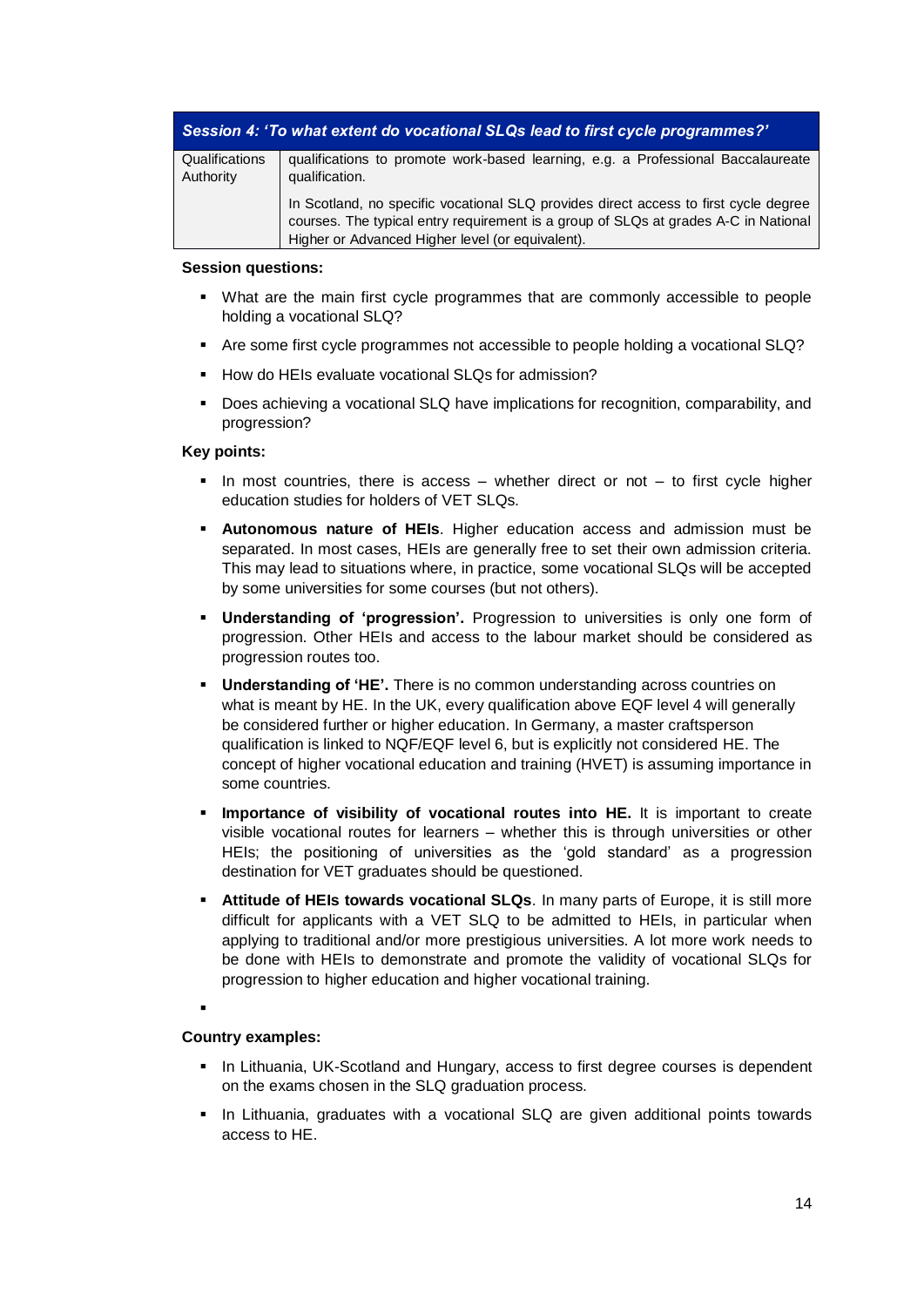- In Ireland, HEIs may apply local arrangements within theiradmissions policies where Institutes of Technology are familiar with vocational courses that have strong programmatic links to the offer within the HEI, access can be granted on this basis..
- **•** The UK is just one example of a country, where gaining access to HE with a vocational SLQ is still often more complicated than with a general education qualification.
- **.** In contrast to many other countries, Finland does not struggle with the attractiveness of VET. There is universal access from vocational education and training to HE. In in some areas of Finland, the popularity of certain VET pathways has made admission into VET even more competitive than admission to general education pathways.
- Some countries report that holders of VET SLQs do not perform as well in HE as holders of general education SLQs. This finding, however, cannot and should not be generalised in the absence of evidence demonstrating the relationship between qualification type used for access and subsequent performance in higher education. In Denmark, for instance, learners can access professional HE from both VET and HE pathways. Here, students with a background in general education often lack professional knowledge, while those with a VET background are not sufficiently challenged in certain vocational subjects.

### **10 SESSION 5: 'SLQS AND REGIONAL MOBILITY'**

Countries may vary by the degree of selectivity that they operate in terms of access to HE. Some countries have more comprehensive access to HE than others. According to the Lisbon Convention on Recognition of Qualifications it has to be proven that a qualification achieved in another country must be substantially different to the home qualification if it is not accepted as an entry requirement. Additionally, specific bilateral or multilateral agreements exist between countries that state that certain SLQs from different countries may be treated in the same way as a local SLQ.

| <b>Session 5: 'SLQs and regional mobility'</b>                          |                                                                                                                                                                                                                                                                                                                                                                                                                                                                                                                                                                                                                                                                                                                                                                                                                                                                                                                                                                                                                                                                                                                                                                                                                                                                                                                                                                                                                                                                                                                                                                                                                                          |  |
|-------------------------------------------------------------------------|------------------------------------------------------------------------------------------------------------------------------------------------------------------------------------------------------------------------------------------------------------------------------------------------------------------------------------------------------------------------------------------------------------------------------------------------------------------------------------------------------------------------------------------------------------------------------------------------------------------------------------------------------------------------------------------------------------------------------------------------------------------------------------------------------------------------------------------------------------------------------------------------------------------------------------------------------------------------------------------------------------------------------------------------------------------------------------------------------------------------------------------------------------------------------------------------------------------------------------------------------------------------------------------------------------------------------------------------------------------------------------------------------------------------------------------------------------------------------------------------------------------------------------------------------------------------------------------------------------------------------------------|--|
| <b>Norway</b><br>Kari Berg,<br>Ministry of<br>Education and<br>Research | The Norwegian system offers a variety of different pathways to HE through general<br>and vocational education routes including<br>upper secondary school leaving certificate;<br>a.<br>VET learners who have completed the second year of an education may<br>b.<br>transfer to a third year that qualifies for HE admission, instead of a two-year<br>apprenticeship period;<br>upper secondary VET qualification (craft or journeyman's certificate), and<br>C <sub>1</sub><br>successful completion of six general education subjects (called the 'six pack');<br>applicants aged 23 or above with at least five years of work experience and<br>d.<br>successful completion of the 'six pack' subjects; and<br>admission to selected HE courses for holders of a craft or journeyman's<br>e.<br>certificate.<br>In Norway, learners who wish to enrol in HE, do not apply to the HEIs directly.<br>Instead, the Norwegian Universities and Colleges Admission Service (NUCAS)<br>coordinates the admission to ordinary undergraduate study programmes at all<br>universities, university colleges and some private university colleges.<br>The Nordic agreement on admission to HE, first signed in 1996, aims to ensure free<br>movement of students between the Nordic countries (DK, FI, IS, SE, NO, and Faroe<br>Islands, Greenland and Aaland). The agreement does not refer to EQF or NQF. It<br>states that participating countries have the mutual obligation to grant applicants with<br>residence in another Nordic country admission to public HE courses on equivalent<br>terms as to applicants from their own country. |  |
| Luxembourg                                                              | There are several pathways, both from secondary and technical secondary<br>education, which may grant access to HE. The secondary school leaving certificate                                                                                                                                                                                                                                                                                                                                                                                                                                                                                                                                                                                                                                                                                                                                                                                                                                                                                                                                                                                                                                                                                                                                                                                                                                                                                                                                                                                                                                                                             |  |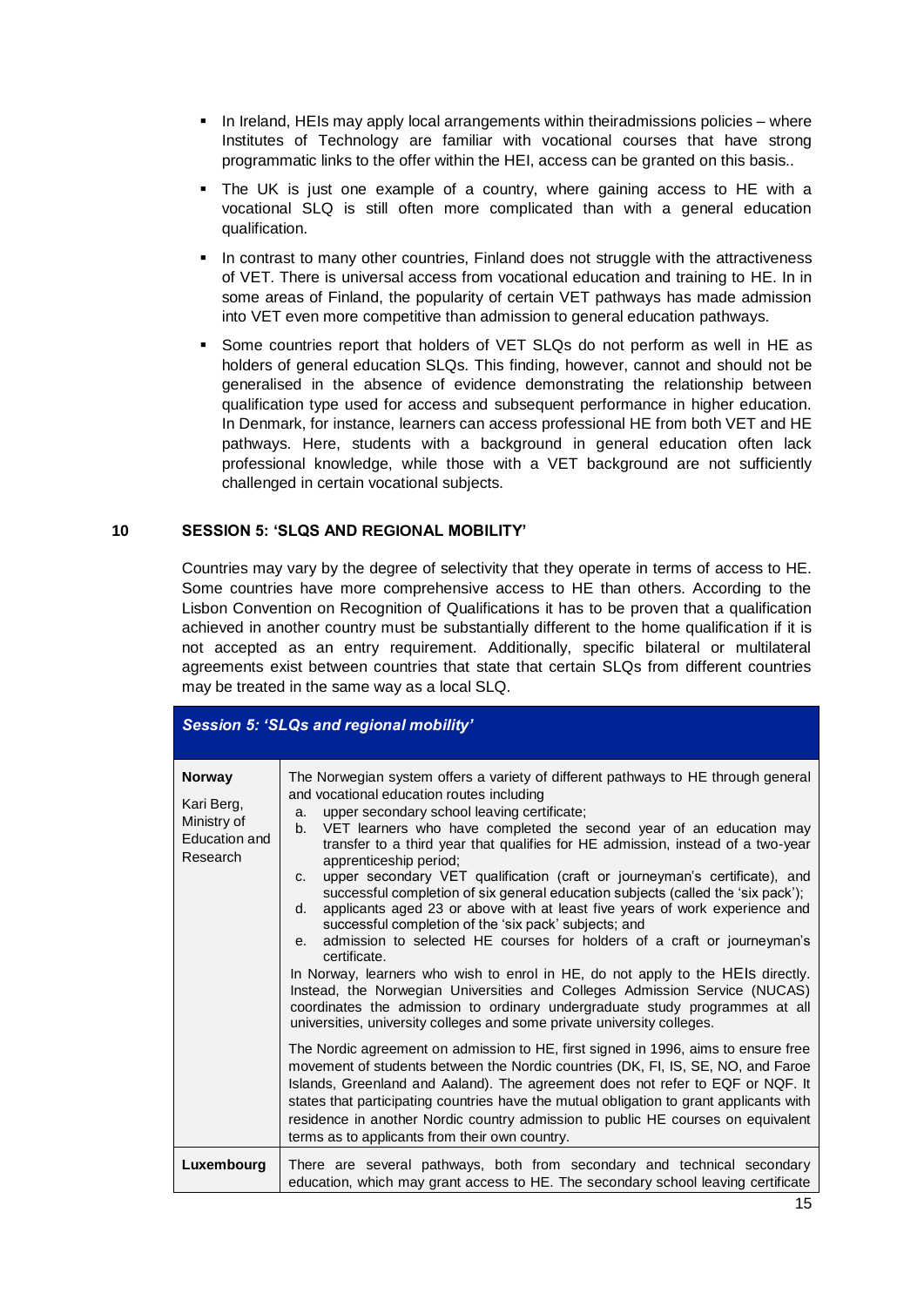# *Session 5: 'SLQs and regional mobility'*

| Joseph<br>Noesen,<br>Ministère de<br>l'Education<br>nationale, de<br>l'Enfance et<br>de la<br>jeunesse | is generally recognised for access to the University of Luxembourg and foreign<br>universities (automatic recognition or based on Lisbon Recognition Convention).<br>The same applies to the technical secondary school leaving certificate, with some<br>restrictions: some foreign universities will only grant access to programmes from the<br>same field of learning.<br>Holders of the technician's diploma and the vocational aptitude diploma can access<br>the University of Luxembourg under specific conditions (additional modules in<br>general subjects to be taken; same field of study). For access to foreign universities,<br>the learning outcomes have to be 'translated' into points, as these diplomas do not<br>show any grades. |
|--------------------------------------------------------------------------------------------------------|---------------------------------------------------------------------------------------------------------------------------------------------------------------------------------------------------------------------------------------------------------------------------------------------------------------------------------------------------------------------------------------------------------------------------------------------------------------------------------------------------------------------------------------------------------------------------------------------------------------------------------------------------------------------------------------------------------------------------------------------------------|
|                                                                                                        | To most foreign universities, the secondary school-leaving certificate is well known<br>and there are no problems related to recognition. No use is made of NQFs for these<br>recognition purposes.                                                                                                                                                                                                                                                                                                                                                                                                                                                                                                                                                     |

#### **Session questions:**

- To what extent are SLQs facilitating cross border access to first cycle qualifications?
- How are SLQs evaluated by HEIs and ENIC-NARIC bodies?
- What is the role of existing agreements between countries on the comparability and acceptability of SLQs?
- **.** If an SLQ from a country is not included in their NQF (and therefore does not have an EQF level) or an international agreement, are there implications for recognition, comparability, and progression?

#### **Key points:**

- **EXEX MATE:** NQFs may not be ready for use in recognition, because the use of learning outcomes is not sufficiently advanced. Outcomes from a recent PLA in Luxembourg on the topic of recognition suggest that qualifications frameworks are very rarely used for recognition purposes and that they are of very limited use in this context. There is still too much focus on grades, learning hours and programmes rather than on learning outcomes. Thus, further work will be needed on the learning outcomes.
- **Limited mobility of learners with vocational SLQs:** Some countries report low levels of mobility of VET learners. At least to some extent, this appears to be linked to a lack of information about pathways, qualifications and possibilities for recognition. Improved provision of information (e.g. contact points) might be needed.
- There is no unanimous agreement on whether the **indication of EQF levels** on certificates will bring some uniformity to recognition processes.

#### **11 CONCLUSIONS AND IMPLICATIONS FOR FUTURE REFERENCING**

Aileen Ponton (SCQF Partnership, UK-Scotland) reflected on the key discussion points during this PLA. She emphasised that the sharing and understanding of practices across countries is hugely important – both for the EQF referencing process, but also to reflect on one's own national system and NQF. The progress that has been made over the past years in terms of European cooperation highlights that sometimes it just takes time to understand a qualification. As for vocational upper secondary school leaving qualifications, discussions at the PLA have made it obvious that they would require better promotion in many countries and a better explanation of the progression possibilities that they offer.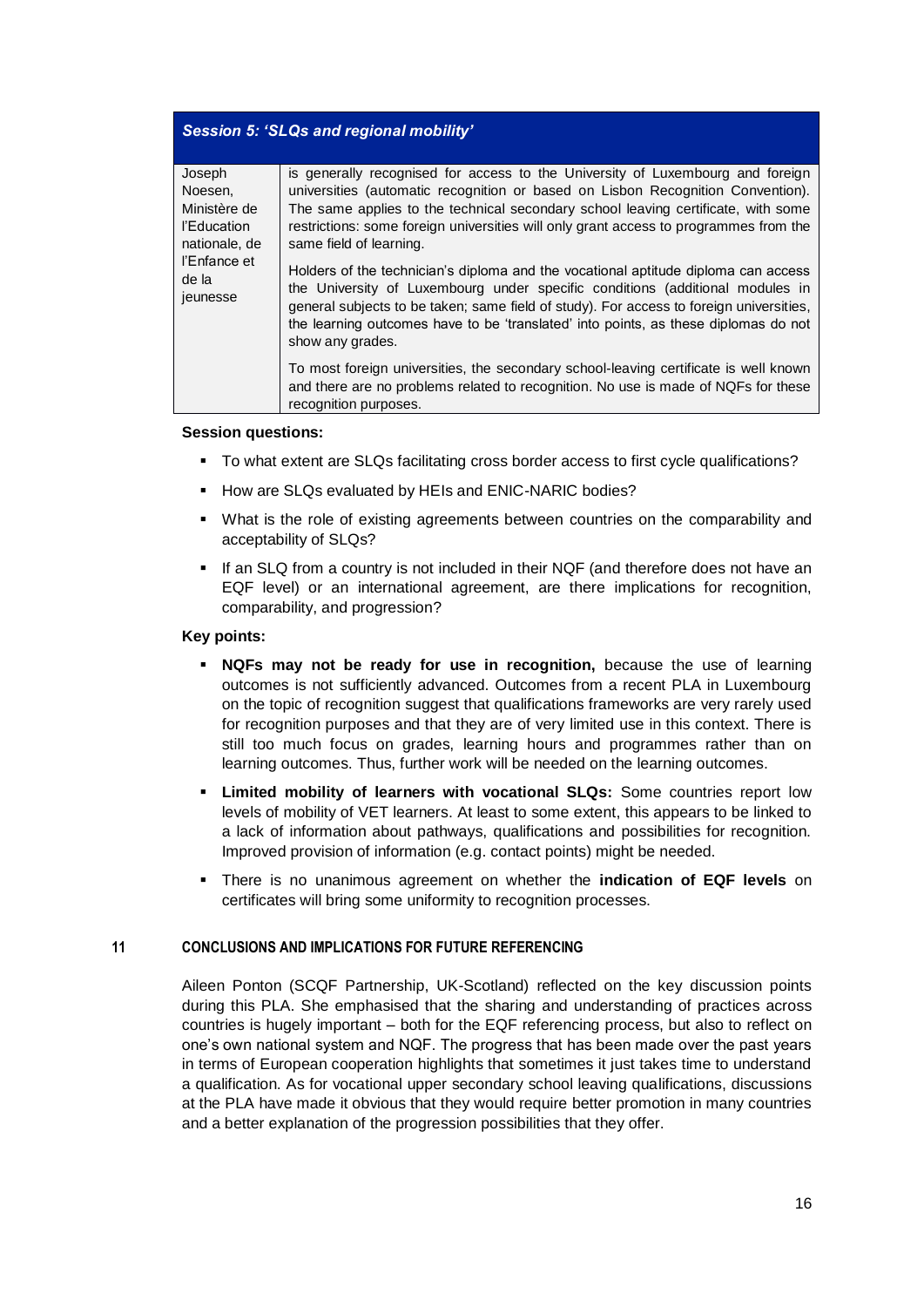Jens Bjørnavold (Cedefop) added that the EQF referencing process has significantly contributed to clarifying the diversity of qualifications since 2009. What appeared as a confusing diversity of SLQs back then can now be called a 'clarified diversity'.

It has become apparent, and the PLAs have made a significant contribution to this, that learning outcomes are a central element. However, they must be considered in interplay with other factors (political, social, cultural, pragmatic). This will have to be taken into account on the way towards arriving at a more mature and comprehensive approaches to EQF referencing.

Further reflections will be required on the role of the NQFs in levelling and transparency. NQFs must be further developed in order to able to better reflect the diversity of qualifications. Transparency on how qualifications are linked to levels is of utmost importance.

At European level, more focus should be put on the cooperation towards comparing learning outcomes, also at technical level (including the work on qualifications databases).

It is important to keep in mind that the topic of progression not only refers to access to universities, but also to access into higher professional education and into the labour market. The visibility of pathways is an essential aspect in this context.

Susanne Lonscher-Räcke (European Commission) emphasised the purpose of the PLAs, as providing a platform of exchange for countries and promoting the further implementation of the EQF, stating that it is usually not feasible to get into this depth of discussion on a certain topic at an EQF Advisory Group meeting.

It became apparent throughout the PLA that NQFs need to be adapted to national circumstances but that the rationale of levelling decisions needs to be made clear to other countries to support trust and to foster cross-country mobility. Two questions might be worth further exploring in this particular context: if the general SLQ is considered as an anchor qualification what is the added value of including SLQs in an NQF, emphasising the importance of comprehensive frameworks? What is the actual value of the SLQs given that many countries have additional HE entrance exams in place, how can permeability be achieved?

A recent PLA discussed how ENIC-NARICs deal with the skills and competences of refugees. A lot could be learned from these practices, and more exchange of experience would be valuable and fruitful. Furthermore, the ongoing work of the EQF AG subgroup on horizontal comparisons and the Cedefop project on comparison of qualifications are expected to contribute to improving the EQF referencing process, allowing it to develop a more in-depth approach and achieve further consistency and trust.